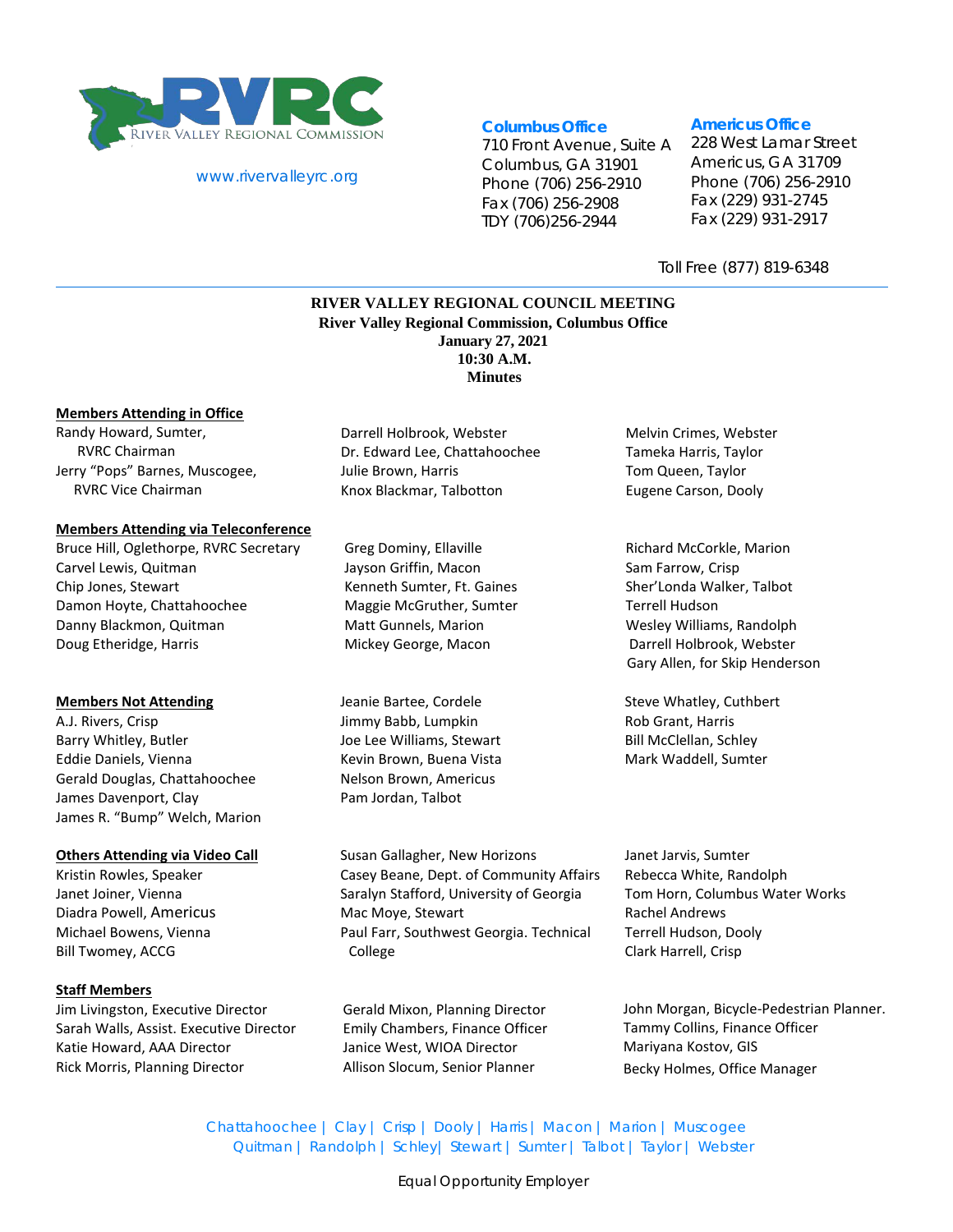# **WELCOME AND RECOGNITION OF VISITORS**

Randy Howard, Chairman, brought the River Valley Regional Council meeting to order at 10:30 a.m. He thanked everyone for joining the meeting either in person or by teleconference. Those joining by tele-conference were able to ask questions by e-chat or by messaging Jim Livingston, Executive Director, on his telephone.

Jerry "Pops" Barnes, Vice Chairman, then gave the invocation and Bruce Hill, Secretary, led the council in the Pledge of Allegiance.

#### **REVIEW AND APPROVAL OF MINUTES\***

Council reviewed minutes of the November 18, 2020 council meeting which were either mailed or emailed to council members the previous week for their review. The minutes were also included in the council packets available at the meeting.

There being no additions or changes, Randy Howard, Chairman, requested a motion to approve the January 27, 2021 council minutes.

Knox Blackmar, City of Talbotton, made a motion to approve the November 18, 2020 council minutes as presented; Carvel Lewis, Quitman County, seconded the motion. The motion passed with no opposition.

# **MIDDLE CHATTAHOOCHEE/UPPER FLINT REGIONAL WATER COUNCIL PRESENTATION**

Laura Schneider, GIS Department, introduced Kristin Rowles, of the Georgia Water Policy Center. Ms. Rowles gave a presentation explaining the importance of regional water planning in the region. She said the Middle Chattahoochee and Upper Flint Regional Water Council are on a 5-year planning cycle which is in the process of being updated now and explained that process. After taking questions she said she can be reached at [Knowles@h2opolicycenter.org](mailto:Knowles@h2opolicycenter.org) or for more information on Georgia Water Policies go to [http://epd.georgia.gov/updated-regional-water-plans.](http://epd.georgia.gov/updated-regional-water-plans)

# **NOMINATING COMMITTEE REPORT\***

Vice Chairman Jerry "Pops" Barnes presented the Nominating Committee Report. He said the committee met and their recommendations for the Executive Committee were as follows:

- Carvel Lewis, Unified Government of Georgetown-Quitman County
- Tameka Harris, Taylor County
- Terrell Hudson, Private Industry, Dooly County

Randy Howard, Chairman, requested a motion to approve Executive Committee member nominees as presented by the Nominating Committee.

Melvin Crimes, Webster County, made the motion to approve Executive Committee member nominees; Knox Blackmar, City of Talbotton, seconded the motion. The motion passed with no opposition.

Nominees to be considered for Private Industry council members were:

- Byron Hickey, Muscogee County
- Eddie Moore, Unified Government of Georgetown-Quitman County
- Patrick Shivers, Clay County
- Rebecca White, Randolph County
- Terrell Hudson, Dooly County

Randy Howard, Chairman, requested a motion approve Private Industry nominees as presented by the Nominating Committee.

Knox Blackmar, City of Talbotton, made the motion to approve Private Industry nominees; Julie Brown, City of Hamilton, seconded the motion. The motion passed with no opposition.

> Chattahoochee | Clay | Crisp | Dooly | Harris | Macon | Marion | Muscogee Quitman | Randolph | Schley| Stewart | Sumter | Talbot | Taylor | Webster

> > Equal Opportunity Employer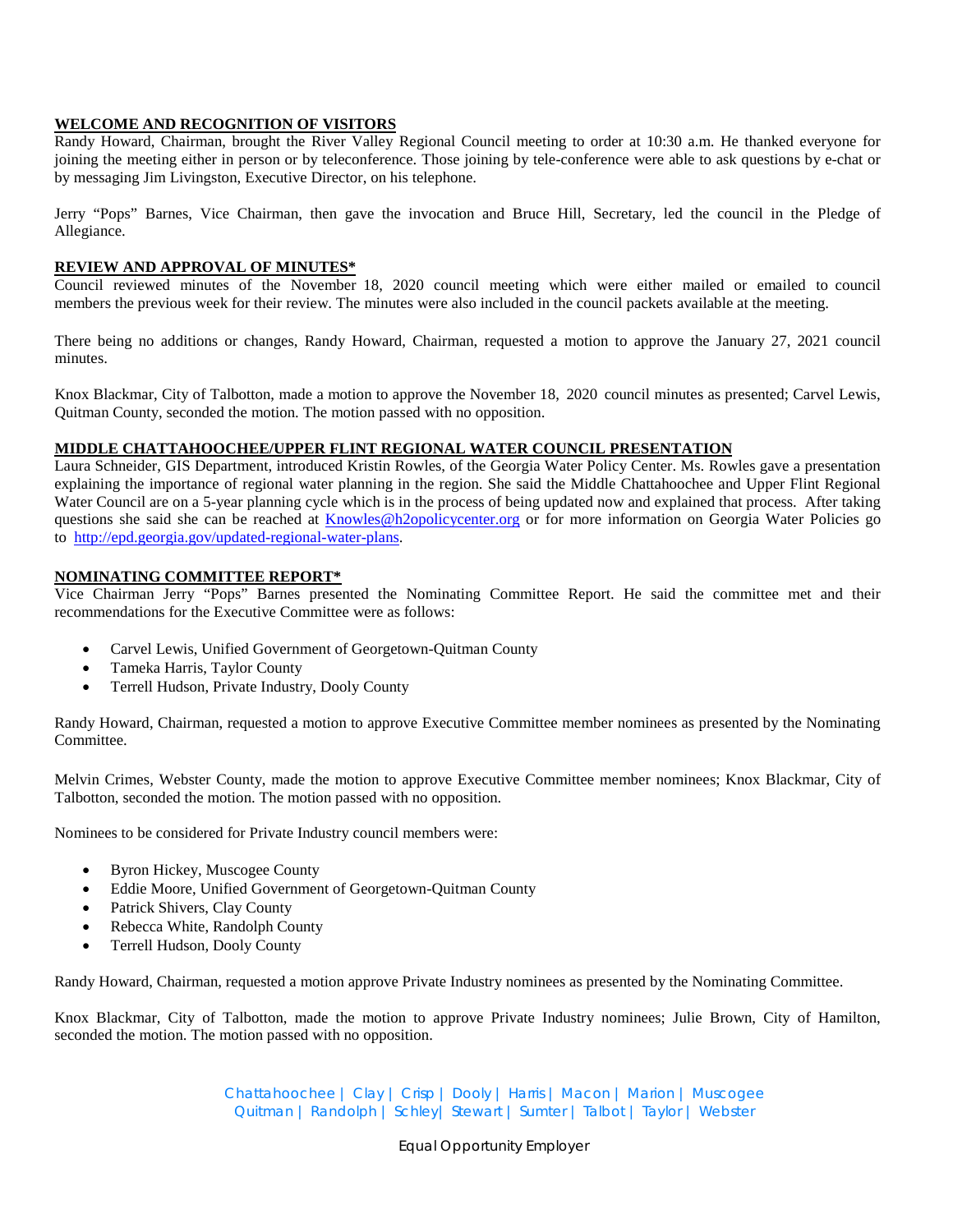# **COMPREHENSIVE ECONOMIC DEVELOPMENT STRATEGY (CEDS) ANNUAL UPDATE AND RESOLUTION\***

Sarah Walls, Assistant Executive Director, presented the Comprehensive Economic Development Strategy (CEDS) Annual Update and resolution. She explained that the EDA Planning Contract requires an annual update of the CEDS and that it had been reviewed and approved by the CEDS Committee.

She requested approval of the CEDS Annual Update Resolution.

Randy Howard, Chairman, requested a motion to approve the CEDS Annual Update and Resolution.

Jerry "Pops" Barnes, Muscogee County, made the motion to approve the CEDS Annual Update and Resolution, as presented; Tom Queen, Taylor County, seconded the motion. The motion passed with no opposition.

# **DISCLOSURE OF EMPLOYEE'S BUSINESS TRANSACTIONS WITH LOCAL GOVERNMENTS FOR CALENDAR YEAR 2020 (PER O.C.G.A. 50-8-63)\***

Jim Livingston, Executive Director, explained that every year the RVRC is required, by law, to disclose if any employee has had any business transactions with local governments within the region. After polling staff, it was determined that no staff member has conducted business with any of RVRC's local governments.

Chairman Howard requested permission to notify the Georgia Department of Community Affairs (DCA) that there were no business transactions between RVRC employees and local governments.

Knox Blackmar, City of Talbotton, made a motion to approve the request to notify DCA of this information; Melvin Crimes, Webster County, seconded the motion. The motion passed with no opposition.

# **STAFF REPORTS**

Finance Officer Emily Chambers reported through November revenues exceeded expenditures by \$69 in the Operating Funds (General Fund and Internal Service Fund). In the proprietary funds, we had an overall increase in net position of \$6,771. Cash on hand in the General Fund was \$947,000 at November 30th, and the Unassigned Fund Balance was \$782,203. The FY20 Comprehensive Annual Financial Report is complete and under review by the auditors who will present the final report at our February Council meeting.

AAA Director Katie Howard asked council members and guests to check out the AAA website. She noted that free Tai Chi lessons are available for anyone to use. Katie said that staff had identified 5 clients to be given tablets, with special software installed, to combat social isolation, using Federal CARES funding.

Assistant Executive Director Sarah Walls announced that through the \$1,000,100 Covid-19 Revolving Loan Fund a Columbus business has applied to borrow \$150,000 to build a new facility. Taylor Automobile Salvage Company has applied for a USDA IRP 2002 RLF in the amount of \$150,000.

Planning Director Gerald Mixon said that LMIG is now accepting applications. He noted that there is a required 10% cash match. If the Transportation Investment Act (TIA) was not in effect it would be a 30% match. Gerald discussed the status of the TIA Roundtable and noted that the project portal was now open. The voters of the region will be asked to vote on the proposed projects selected by the Roundtable in March, 2022. A vote of 50% is required to go forward.

Staff has begun work on an update of the comprehensive plan for Schley County/Ellaville. Talbot and Chattahoochee County's comprehensive plans have been submitted for review by DCA. Marion County/Buena Vista's comprehensive plan has been approved. Staff conducted a Zoning Training Class in Buena Vista and are working to compile data to update the city of Butler's map booklet

WIOA Director Janice West said that 125 individuals have been served since July 1, 2020 for various WIOA training activities. Enrollments will continue through June 30, 2021. She requested that anyone who is interested in educational or training activities to contact the RVRC/WIOA office in Americus. Janice said the unemployment rate has risen from 3.5% to 6.2% in the region; mostly due to the Covid-19 pandemic.

Chattahoochee | Clay | Crisp | Dooly | Harris | Macon | Marion | Muscogee Quitman | Randolph | Schley| Stewart | Sumter | Talbot | Taylor | Webster

Equal Opportunity Employer